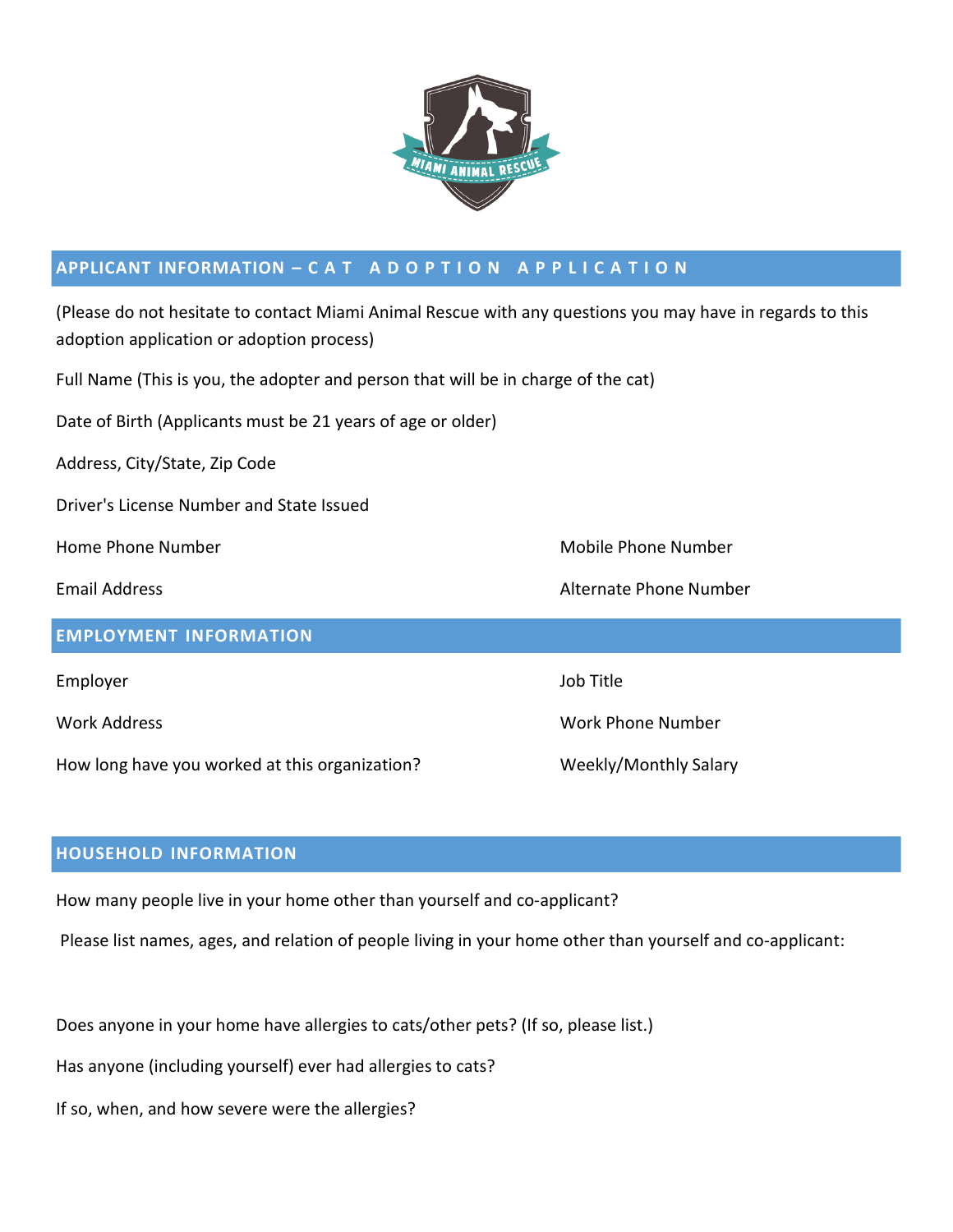

| What will you do if you or someone in your home develops allergies to cats after you adopt?                                                                       |  |                                      |            |               |          |
|-------------------------------------------------------------------------------------------------------------------------------------------------------------------|--|--------------------------------------|------------|---------------|----------|
| Does everyone in the home agree with the adoption?                                                                                                                |  |                                      |            |               |          |
| If not, please explain.                                                                                                                                           |  |                                      |            |               |          |
| How often do other children visit your home?                                                                                                                      |  |                                      |            |               |          |
| Do children live in your home?                                                                                                                                    |  |                                      |            |               |          |
| Do you live in a/an: House                                                                                                                                        |  | Apartment                            | Condo      | <b>Duplex</b> | Townhome |
| Is your yard: Completely fenced                                                                                                                                   |  | Partially fenced                     | Not fenced | No yard       |          |
|                                                                                                                                                                   |  |                                      |            |               |          |
| Height of fence (in feet) and type of fence (wood, chain link, brick, etc. or no fence)                                                                           |  |                                      |            |               |          |
| Do you own your home or rent?                                                                                                                                     |  |                                      |            |               |          |
| If renting/leasing, do you have a roommate? Do you divide the rent?                                                                                               |  |                                      |            |               |          |
| If renting/leasing, are there pet restrictions?                                                                                                                   |  | Please list restrictions if any:     |            |               |          |
| If you rent, please provide landlord's Name and Phone Number                                                                                                      |  |                                      |            |               |          |
| If renting, we will contact your landlord to ask if animals in your home are acceptable. You will not be able to<br>adopt until we receive positive confirmation. |  |                                      |            |               |          |
| How long have you lived at this address?                                                                                                                          |  | Do you plan on moving any time soon? |            |               |          |
| If you are an applicant and you are moving or leaving for work/school, where are you moving?                                                                      |  |                                      |            |               |          |
| What will you do with the adopted pet when you move?                                                                                                              |  |                                      |            |               |          |

If you are the applicant and you are adopting for spouse/children, what will you do with the pet if the spouse/children leave for work, school, or other inquiries and cannot take the pet? (Please provide detailed explanation.)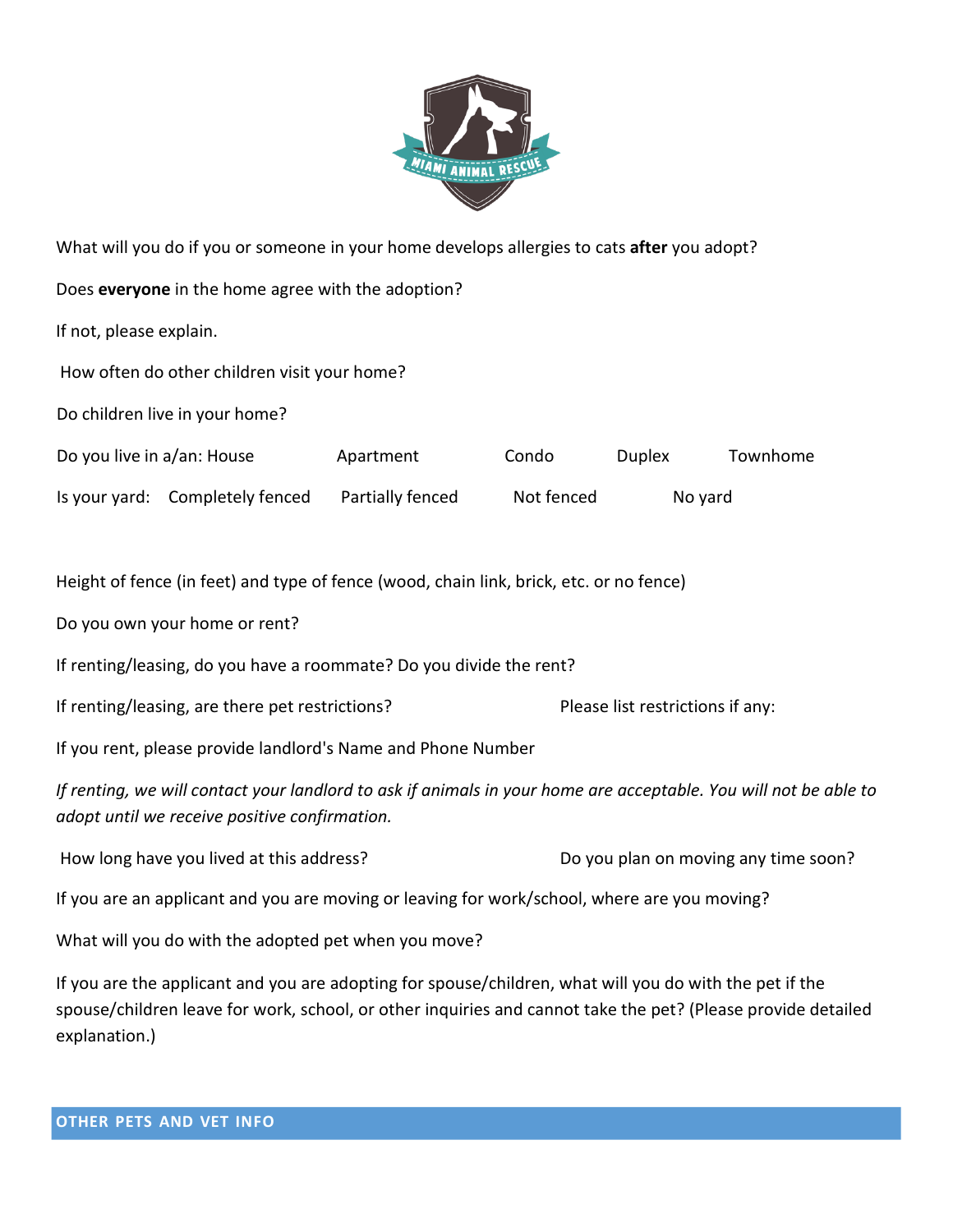

Do you currently have any pets? Number of dogs Number of cats Other kinds of pets? (Birds, reptiles, ferrets, rabbits, etc) Names of pets, breeds, ages, and temperament/personality.

Are your current pets good with kittens/cats? (Please explain)

Are your pets spayed or neutered? If not, please explain why.

Are your current pets up to date on vaccinations? If not, please explain.

Are your current pets on heartworm preventives? What type?

Are your current pets on flea and tick preventives? And what type?

Do your current pets live indoors or outdoors?

Veterinarian Name, Office Name, and Phone Number

Will you be using the same veterinarian for your adopted cat? If not, please write the name and phone number of the veterinarian you will use for your adopted cat.

Please list the name, breed, and gender of pets you have had in the past. Also explain what happened to the pet (pets you no longer have)

Have you had prior experience raising a kitten/cat?

#### **POTENTIAL PET ADOPTION INFO**

Who will be the primary caretaker of the cat? (feeding, cleaning, socialization, medical needs, attention, love)

Why do you want to adopt a cat? (Please provide sufficient explanation)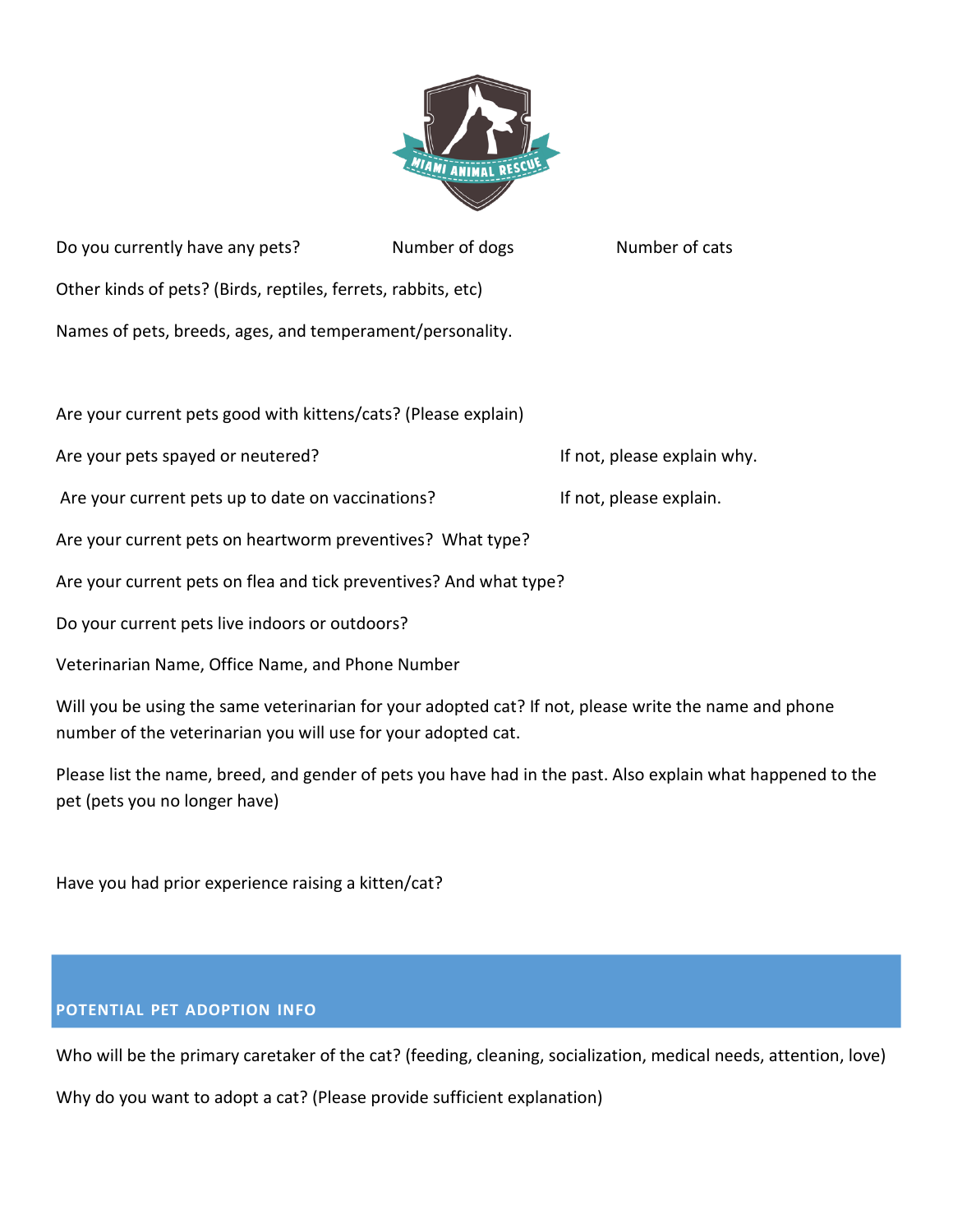

### **Do you plan to DECLAW your cat?**

Will this cat be indoor only or indoor/outdoor? Where will this cat be kept during the day? Where will the cat sleep at night? Who will care for this cat when you are on vacation? If you move, what will you do with this cat? What do you consider a good and valid reason for giving up a cat? What do you consider a good and valid reason for returning an adopted cat back to the rescue? What do you consider a good and valid reason for putting a cat to sleep? Are you willing to take responsibility for this cat for the next 10 years or more? How much do you think the total cost will be to care for this cat each year? How much do you currently pay for your other pets? (If any) Will you take your cat to the vet for yearly vaccinations? Over-the-counter flea and tick preventatives (Hartz, Adams, etc.) can be extremely dangerous to cats and dogs. Reactions can cause problems such as skin inflammation, seizures, and death. Do you agree to only use veterinarian-approved products such as Revolution, Frontline, Advantage, Capstar, and Program?

Are you able to spend \$500 on emergency vet care? (If not, please explain)

If so, will you be using your current veterinarian or a different one? Please provide Name and Number

Will the adopted cat have a **collar and an ID tag**?

Do you understand that a cat adopted from a rescue may take more time to form a bond, may display **fearful behavior initially**, and may take time to gain trust and adjust to its new surroundings and family?

Do you also understand that rescued cats may also need more time and attention initially to help overcome trauma it may have endured in its past?